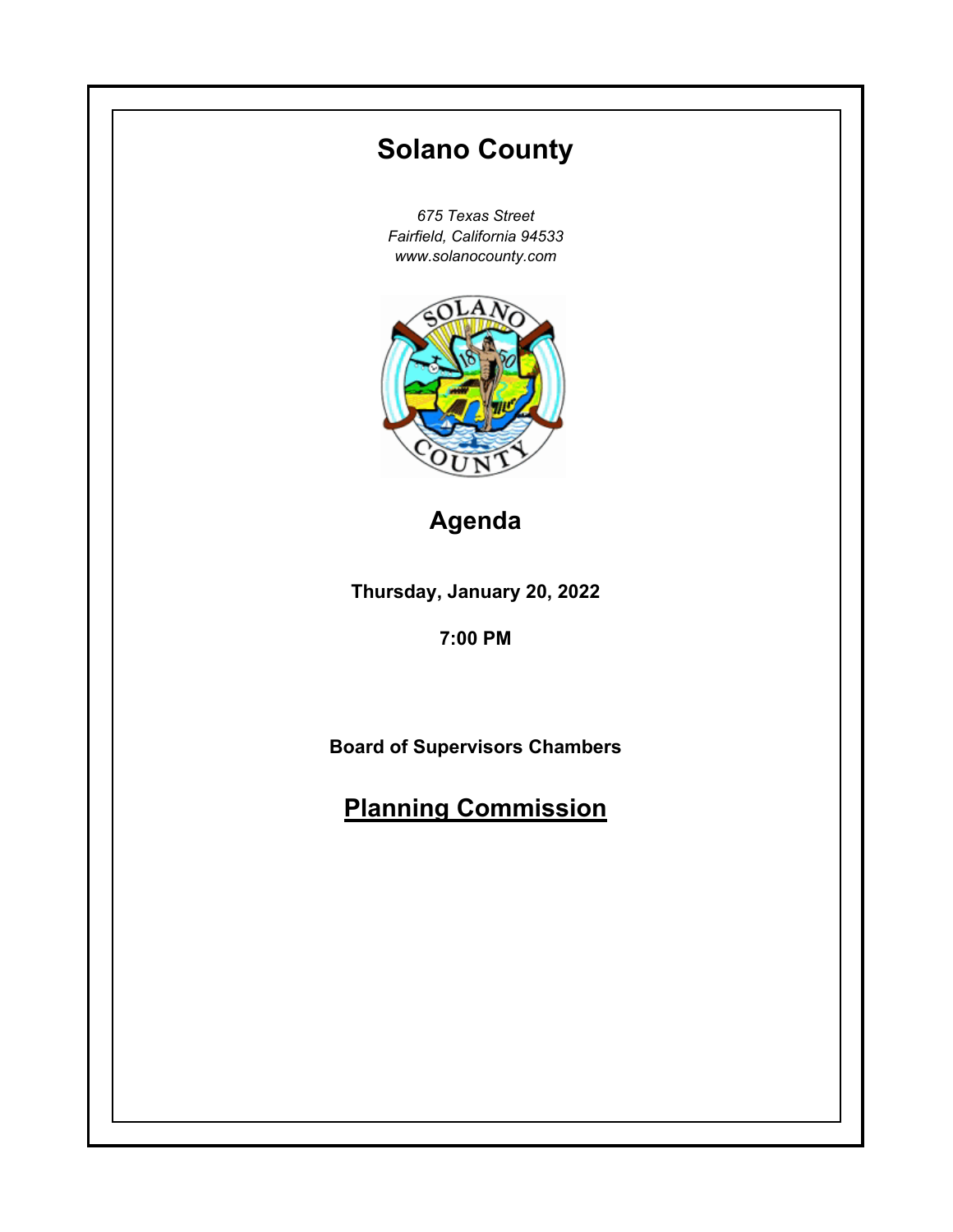In accordance with AB 361, members of the Planning Commission may attend the meeting remotely. Due to COVID-19 and to protect members of the public and staff, members of the public are encouraged to participate in the meeting telephonically. If you attend the Planning Commission meeting in person, you must abide by all State rules and public health guidelines regarding masking and social distancing in the Board of Supervisors Chambers.

**PUBLIC COMMENTS**: To submit public comments, please see the options below.

# In-Person:

You may attend the public hearing at the time and location indicated and provide comments during the public speaking period.

# Email/Mail:

If you wish to address any item listed on the Agenda, or Closed Session by written comment, please submit comments in writing to the Planning Commission by U.S. Mail to Planning Commission, c/o Resource Management, 675 Texas Street, Suite 5500, Fairfield CA 94533 or by email to **Planning@SolanoCounty.com**. Written comments must be received no later than 8:00 a.m. on the day of the meeting.

# Phone:

To submit comments verbally from your phone, you may do so by dialing: **1-415-655-0001** and using **Access Code 2467 197 1378** on your phone. Once entered in the meeting, you will be able to hear the meeting and will be called upon to speak during the public speaking period.

Any person wishing to review the application(s) and accompanying information may do so on the county website. All agendas and reports are located on the county website. Non-confidential materials related to an item on this Agenda submitted to the Commission after distribution of the agenda packet are available for public inspection during normal business hours and on our website at **www.solanocounty.com** under Departments, Resource Management, Boards and Commissions, Solano County Planning Commission.

The County of Solano does not discriminate against persons with disabilities and is an accessible facility. If you wish to attend this meeting and you will require assistance in order to participate, please contact the Department of Resource Management at (707) 784-6765 at least 24 hours in advance of the event to make reasonable arrangements to ensure accessibility to this meeting.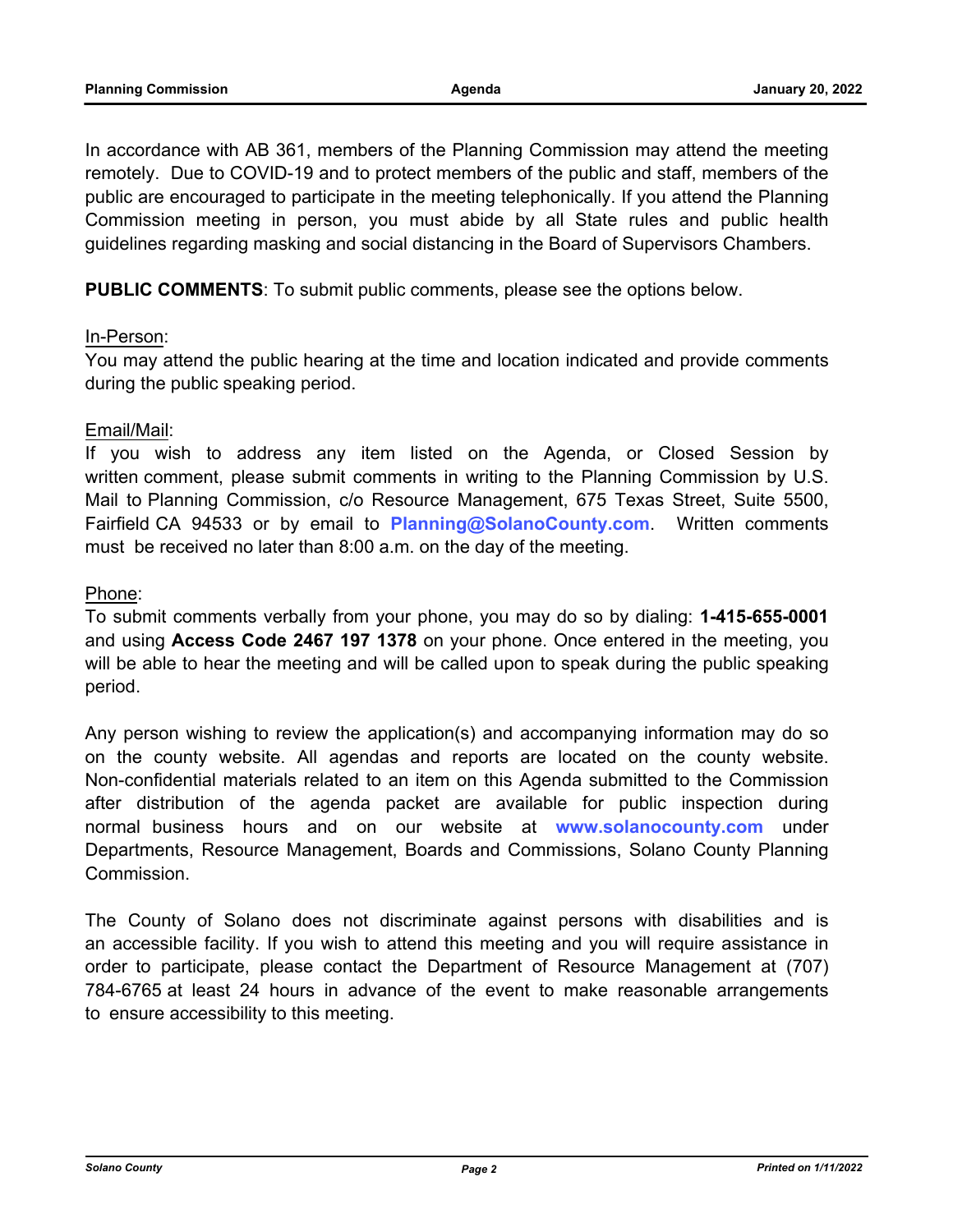# **AGENDA**

#### **CALL TO ORDER**

## **SALUTE TO THE FLAG**

#### **ROLL CALL**

#### **APPROVAL OF REMOTE TELECONFERENCING**

**1 [PC 22-001](http://solano.legistar.com/gateway.aspx?m=l&id=/matter.aspx?key=16597)** Public Hearing to consider a resolution authorizing remote teleconference meetings for the period of January 20, 2022 to February 19, 2022 as a result of the continuing COVID-19 pandemic state of emergency.

**Attachments:** [A - Draft Resolution](http://solano.legistar.com/gateway.aspx?M=F&ID=839ff707-a494-4ba9-9229-1964d341056f.pdf)

# **APPROVAL OF AGENDA**

# **APPROVAL OF THE MINUTES**

**2 [PC 22-002](http://solano.legistar.com/gateway.aspx?m=l&id=/matter.aspx?key=16598)** Minutes of December 16, 2021 - Draft

*Attachments:* [Minutes of December 16, 2021 - Draft](http://solano.legistar.com/gateway.aspx?M=F&ID=76f087eb-75e4-42fa-93e1-28720e002471.pdf)

#### **ITEMS FROM THE PUBLIC:**

*This is your opportunity to address the Commission on a matter not heard on the Agenda, but it must be within the subject matter jurisdiction of the Commission. Please submit a Speaker Card to the clerk before the first speaker is called and limit your comments to five minutes. Items from the public will be taken under consideration without discussion by the Commission and may be referred to staff.*

# **REGULAR CALENDAR**

**3 [PC 22-003](http://solano.legistar.com/gateway.aspx?m=l&id=/matter.aspx?key=16599)** Conduct a Public Hearing opened December 16, 2021 and continued to January 20, 2022 to consider an ordinance (ZT-21-03) amending Chapter 28 (Zoning Regulations) of the Solano County Code to revise and update definitions and regulations for certain agricultural and highway commercial uses.

> [A - Draft Zoning Code Amendments](http://solano.legistar.com/gateway.aspx?M=F&ID=08a41a18-3a2f-4e5e-85e6-5d90ec27298b.pdf) [A1- Table 21A](http://solano.legistar.com/gateway.aspx?M=F&ID=20575c49-996b-449f-b85d-b5e8f55ad00a.pdf) [B - Table 23A](http://solano.legistar.com/gateway.aspx?M=F&ID=03ffdacf-ac65-4657-8d95-1f6eef15e452.pdf) [C - Table 41A](https://solano.legistar.com/View.ashx?M=F&ID=10394884&GUID=0E99F020-E7C2-45F0-8FE6-225DA10A58AC) *Attachments:*